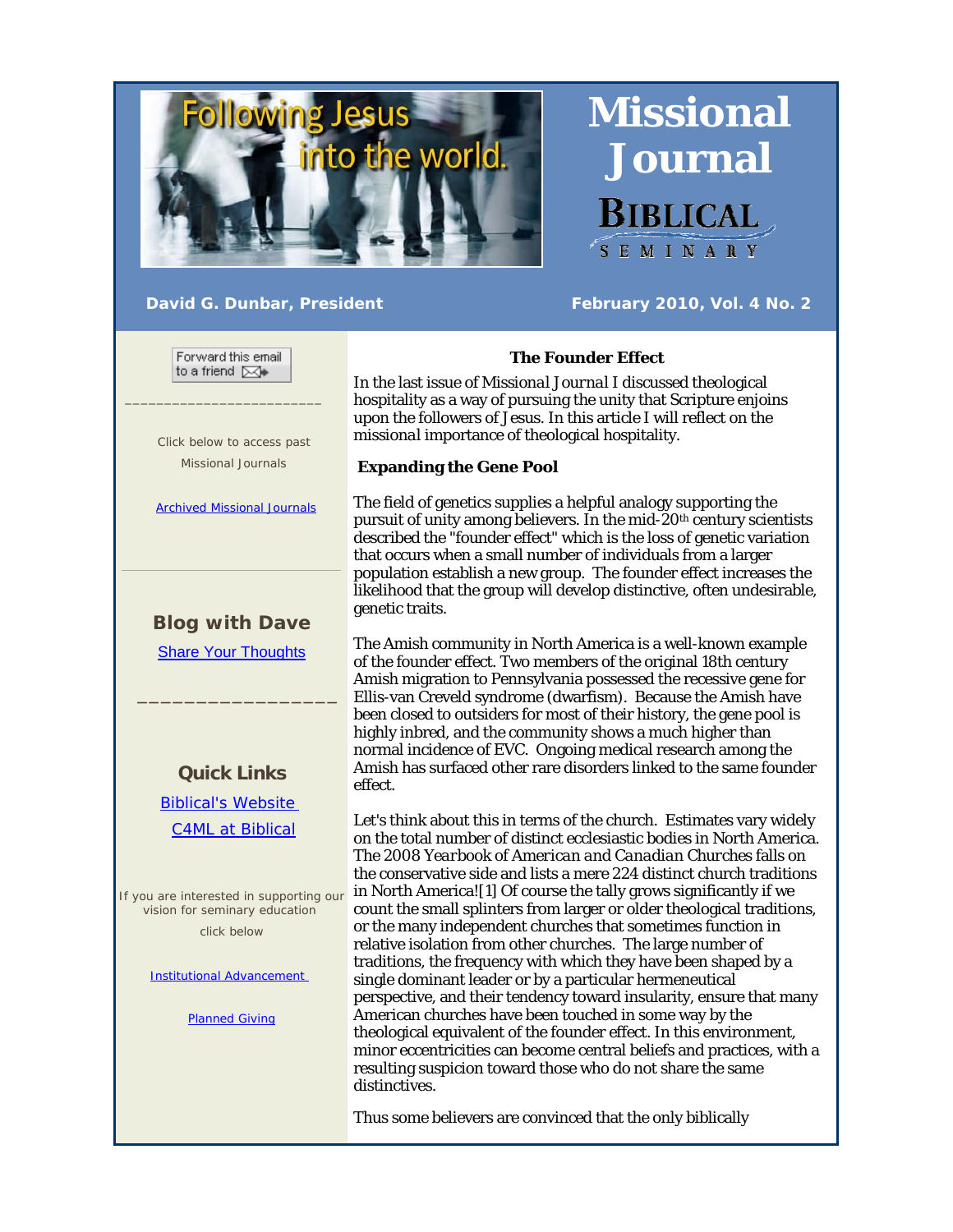| copyright © 2010 David G. Dunbar | responsible way to read Genesis 1 is within the framework of a<br>literal six-day creation. Some advocates of a pre-tribulation rapture<br>suggest that other eschatological approaches are the slippery slope<br>to theological liberalism. Low-church communions (sometimes)<br>question the authenticity of high-church formality, and liturgically-<br>minded believers easily return the favor by accusing non-liturgical<br>groups of superficiality in worship. And so it goes: the more we<br>divide, the more genetic aberrations appear and the health of the<br>body declines!                                                              |
|----------------------------------|--------------------------------------------------------------------------------------------------------------------------------------------------------------------------------------------------------------------------------------------------------------------------------------------------------------------------------------------------------------------------------------------------------------------------------------------------------------------------------------------------------------------------------------------------------------------------------------------------------------------------------------------------------|
|                                  | Is there an alternative beyond simply giving up our distinctive<br>commitments and submerging ourselves in a bland soup of<br>sentimentality? I think there is. Certainly no total solution is<br>possible before Jesus returns, but that doesn't mean we do nothing.<br>To follow our metaphor a little further, what we can do is expand<br>the gene pool of our churches and congregations. In the science of<br>genetics the opposite of inbreeding depression (the founder effect)<br>is out breeding enhancement. In the latter case the introduction of<br>new genetic material maximizes inherited strengths and minimizes<br>weaknesses.      |
|                                  | When churches consciously move outside self-imposed boundaries<br>of "us" to embrace "them," a climate is created that the Holy Spirit<br>uses to strengthen God's people for mission. What may strike us at<br>first as dangerous or threatening is actually the road to vitality and<br>health.                                                                                                                                                                                                                                                                                                                                                      |
|                                  | <b>Healthy Self-Awareness</b>                                                                                                                                                                                                                                                                                                                                                                                                                                                                                                                                                                                                                          |
|                                  | A significant component of growing to maturity is realistically<br>assessing who we are: our personality type, our emotional<br>intelligence, our intellectual abilities, our passions and<br>predilections, and our strengths and weaknesses. Of course, left to<br>ourselves we are unlikely to make a very accurate assessment. Much<br>to our discomfort, we discover that others frequently have a<br>different (and sometimes disturbing) perspective on our identity.<br>Healthy self-awareness usually lies in some combination of our own<br>insights and those of others, particularly from people who have<br>earned our respect and trust. |
|                                  | It seems to me that a parallel self-awareness is needed among the<br>various congregations, denominations, and theological traditions in<br>the body of Christ. At present many groups lack mature self-<br>awareness because they are too in-grown. Too much time is spent<br>in narcissistic self-contemplation. If the only people I really<br>converse with--as opposed to "argue with"--are folks who think like<br>me, I soon lose touch with reality: I may assume strength where<br>there is weakness, spirituality where there is carnality, or wisdom<br>where there is foolishness.                                                         |
|                                  | This brings us back to the importance of what John Armstrong calls<br>"missional-ecumenism."[2] We need to recognize the essential<br>value and importance of those who are not "us" so that we learn to<br>welcome "them." Of course, as a result we <i>will</i> be changed. This can<br>be frightening, especially if we believe a rhetoric that tells us change<br>is <i>only</i> dangerous.                                                                                                                                                                                                                                                        |
|                                  | Let me illustrate the point with a recent important work by Soong-                                                                                                                                                                                                                                                                                                                                                                                                                                                                                                                                                                                     |

Chan Rah of North Park Seminary in Chicago. In his book *The Next Evangelicalism* professor Rah launches a firm and sometimes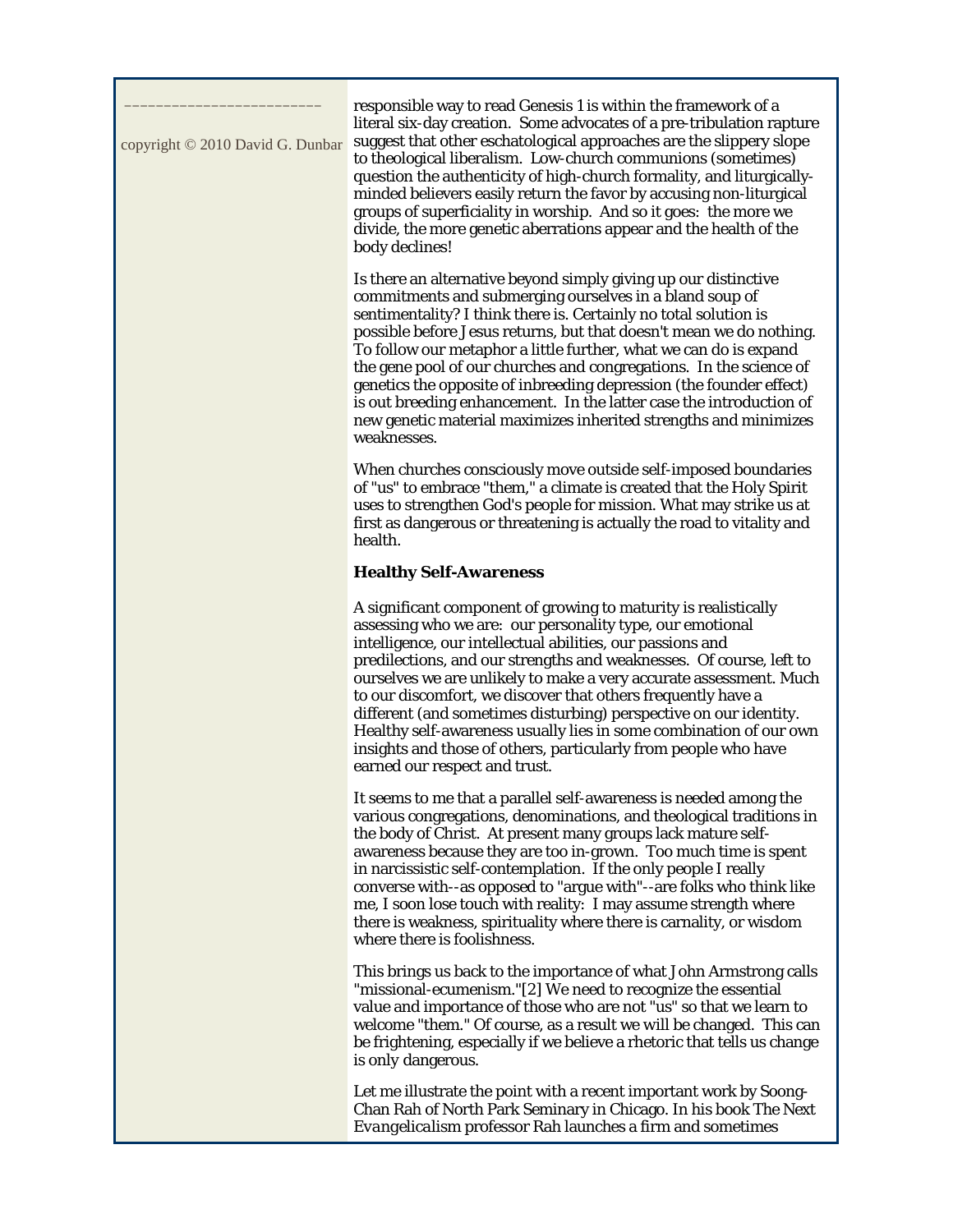angry critique of what he calls "the White, western captivity" of the evangelical church in America. The nub of the problem he identifies is that while the largest demographic expansion of evangelicalism today is within non-white, ethnic communities, the power brokers and spokespersons for evangelicals in North America remain almost exclusively white. He writes: "I grow weary of seeing Western, white expressions of the Christian faith being lifted up while failing to see nonwhite expressions of faith represented in meaningful ways in American evangelicalism."[3]

I suspect that many of us in the white segment of the church will respond with something like, "What's the problem?" For most of us racial prejudice is not a part of our self-awareness, either as individuals or congregations. Certainly none of us *wants* to be racist, but being part of the majority culture easily deceives us into thinking that the way we appropriate and practice the gospel is the way of right-thinking, unbiased people.

Rah disagrees: "The best way to understand the full complexity of the gospel message is to learn from others who are seeing the story from a different angle. . . . It is the arrogance of Western, white captivity to assume that one's own cultural point of view is the be all and end all of the gospel story. Every seat has its advantages and disadvantages, and it is imperative for the entire global community of believers to learn from one another in order to more fully understand the depth of the character of God."[4]

Now the reason I cite professor Rah is not to argue that all of his perceptions are true--although I think many of them are. The point is rather that we need to broaden the theological-cultural-ethnic gene pool of our churches. Our self-perception needs to be balanced by the views of those who have heard the one gospel in a different context from ours and have identified and appropriated truths we have neglected.

#### **Healthy Interdependence**

The church in the West faces enormous challenges engaging effectively with the mission of God. The call is for all hands on deck. In the words of the Apostle, "Even so the body is not made up of one part but of many. . . . The eye cannot say to the hand,'I don't need you!'"(1 Cor. 12: 14, 21).

Under the structures of Christendom many churches and denominations in the West functioned from positions of power, privilege, and wealth. There were gains but there were many losses. Now Christendom is collapsing and many of the assumptions about ministry that Christendom supported are also collapsing. As the church at large finds itself more on the margins, we have an opportunity to learn from other believers who have long been on the margins themselves--Christians who live in circumstances of oppression, poverty, or cultural dislocation. In fact, says Paul, "the parts of the body that *seem* to be weaker"--note the italics!--"are indispensable" (1 Cor. 12:22).

I believe the resources needed for the task are present in the gospel as God's people learn to value all parts of the body of Christ. However, this learning can only take place as we move into a deeper expression of the unity of the one body. Without that we will remain spiritually handicapped--disconnected or deformed members of the